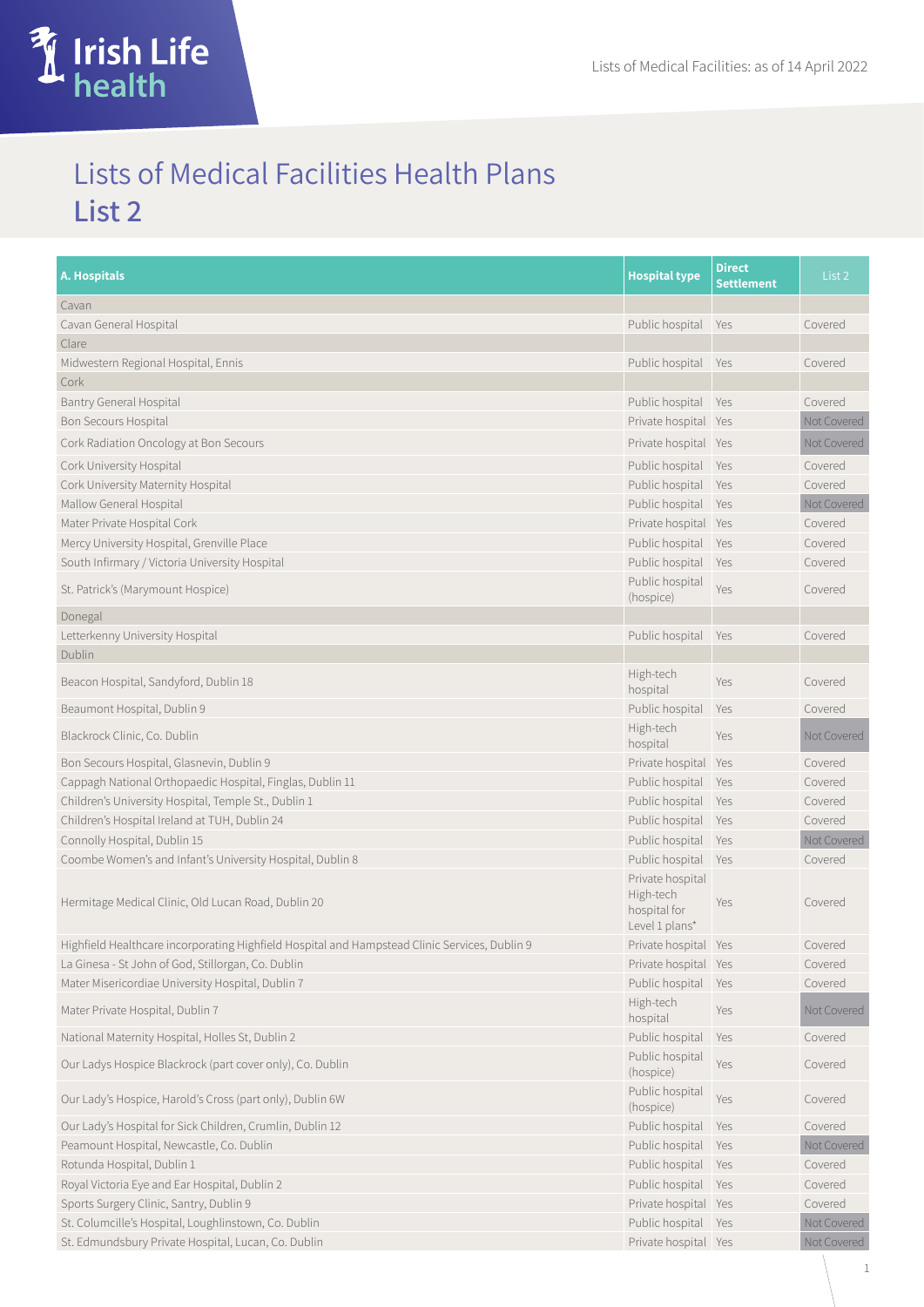

| St. James's Hospital, Dublin 8<br>Public hospital<br>Yes<br>Covered<br>Covered<br>St. John of God Hospital, Stillorgan, Co. Dublin<br>Private hospital Yes<br>Not Covered<br>Public hospital<br>St. Joseph's Hospital, Raheny, Dublin 5<br>Yes<br>Public hospital<br>St. Luke's Hospital, Rathgar, Dublin 6<br>Not Covered<br>Yes<br>Public hospital<br>St. Michael's Hospital, Dun Laoghaire, Co. Dublin<br>Covered<br>Yes<br>St. Patrick's University Hospital, Dublin 8<br>Private hospital Yes<br>Not Covered<br>St. Vincent's Hospital, Fairview, Dublin 3<br>Public hospital<br>Covered<br>Yes<br>St. Vincent's Private Hospital, Dublin 4<br>Private hospital Yes<br>Covered<br>Public hospital<br>St. Vincent's University Hospital, Dublin 4<br>Covered<br>Yes<br>Public hospital<br>Tallaght University Hospital, Dublin 24<br>Covered<br>Yes<br>Galway<br>Merlin Park Regional Hospital<br>Public hospital<br>Yes<br>Covered<br>Private hospital Yes<br>Bon Secours Hospital, Renmore<br>Not Covered<br>Private hospital<br>High Tech<br>Galway Clinic<br>Yes<br>Covered<br>Hospital for<br>Level 1 plans*<br>Public hospital<br>Portiuncula Hospital<br>Covered<br>Yes<br>Public hospital<br>University College Hospital Galway<br>Covered<br>Yes<br>Kerry<br>Not Covered<br>Bon Secours Hospital, Tralee<br>Private hospital<br>Yes<br>Public hospital<br>Kerry University Hospital<br>Covered<br>Yes<br>Kildare<br>UPMC Kildare Hospital, Clane<br>Private hospital Yes<br>Covered<br>Public hospital Yes<br>Naas General Hospital<br>Not Covered<br>Kilkenny<br><b>UPMC Aut Even</b><br>Private hospital Yes<br>Covered<br>Public hospital<br>Lourdes Orthopaedic Hospital, Kilcreene<br>Covered<br>Yes<br>Public hospital Yes<br>St. Luke's General Hospital<br>Covered<br>Laois<br>Midland Regional Hospital (Portlaoise)<br>Public hospital Yes<br>Covered<br>Leitrim<br>Our Lady's Hospital (Manorhamilton)<br>Public hospital<br>Not Covered<br>Yes<br>Limerick<br>Bon Secours Hospital Limerick at Barringtons<br>Private hospital Yes<br>Covered<br>Mid-Western Regional Orthopaedic Hospital<br>Public hospital Yes<br>Covered<br>Private hospital Yes<br>Mid-Western Radiation Oncology Unit<br>Covered<br>Public hospital Yes<br>Milford Care Centre<br>Covered<br>Public hospital Yes<br>St. John's Hospital<br>Not Covered<br>Public hospital Yes<br>University Hospital Limerick (Mid-Western Regional Hospital)<br>Covered<br>Public hospital Yes<br>Covered<br>University Maternity Hospital, Limerick<br>Louth<br>Louth County Hospital, Dundalk<br>Public hospital<br>Not Covered<br>Yes<br>Our Lady of Lourdes Hospital, Drogheda<br>Public hospital Yes<br>Covered<br>Mayo<br>Mayo University Hospital (Castlebar)<br>Public hospital Yes<br>Covered<br>Meath<br>Our Lady's Hospital (Navan)<br>Public hospital<br>Not Covered<br>Yes<br>Monaghan<br>Monaghan General Hospital<br>Public hospital<br>Yes<br>Covered<br>Offaly<br>Midland Regional Hospital (Tullamore)<br>Public hospital Yes<br>Covered<br>Roscommon<br>Public hospital Yes<br>Roscommon County Hospital<br>Not Covered | <b>A. Hospitals</b> | <b>Hospital type</b> | <b>Direct</b><br><b>Settlement</b> | List <sub>2</sub> |
|----------------------------------------------------------------------------------------------------------------------------------------------------------------------------------------------------------------------------------------------------------------------------------------------------------------------------------------------------------------------------------------------------------------------------------------------------------------------------------------------------------------------------------------------------------------------------------------------------------------------------------------------------------------------------------------------------------------------------------------------------------------------------------------------------------------------------------------------------------------------------------------------------------------------------------------------------------------------------------------------------------------------------------------------------------------------------------------------------------------------------------------------------------------------------------------------------------------------------------------------------------------------------------------------------------------------------------------------------------------------------------------------------------------------------------------------------------------------------------------------------------------------------------------------------------------------------------------------------------------------------------------------------------------------------------------------------------------------------------------------------------------------------------------------------------------------------------------------------------------------------------------------------------------------------------------------------------------------------------------------------------------------------------------------------------------------------------------------------------------------------------------------------------------------------------------------------------------------------------------------------------------------------------------------------------------------------------------------------------------------------------------------------------------------------------------------------------------------------------------------------------------------------------------------------------------------------------------------------------------------------------------------------------------------------------------------------------------------------------------------------------------------------------------------------------------------------------------------------------------------------------------------------------------------------------------------------------------------------------------------------------------------------------------------------------------------------------------------------------------------------|---------------------|----------------------|------------------------------------|-------------------|
|                                                                                                                                                                                                                                                                                                                                                                                                                                                                                                                                                                                                                                                                                                                                                                                                                                                                                                                                                                                                                                                                                                                                                                                                                                                                                                                                                                                                                                                                                                                                                                                                                                                                                                                                                                                                                                                                                                                                                                                                                                                                                                                                                                                                                                                                                                                                                                                                                                                                                                                                                                                                                                                                                                                                                                                                                                                                                                                                                                                                                                                                                                                            |                     |                      |                                    |                   |
|                                                                                                                                                                                                                                                                                                                                                                                                                                                                                                                                                                                                                                                                                                                                                                                                                                                                                                                                                                                                                                                                                                                                                                                                                                                                                                                                                                                                                                                                                                                                                                                                                                                                                                                                                                                                                                                                                                                                                                                                                                                                                                                                                                                                                                                                                                                                                                                                                                                                                                                                                                                                                                                                                                                                                                                                                                                                                                                                                                                                                                                                                                                            |                     |                      |                                    |                   |
|                                                                                                                                                                                                                                                                                                                                                                                                                                                                                                                                                                                                                                                                                                                                                                                                                                                                                                                                                                                                                                                                                                                                                                                                                                                                                                                                                                                                                                                                                                                                                                                                                                                                                                                                                                                                                                                                                                                                                                                                                                                                                                                                                                                                                                                                                                                                                                                                                                                                                                                                                                                                                                                                                                                                                                                                                                                                                                                                                                                                                                                                                                                            |                     |                      |                                    |                   |
|                                                                                                                                                                                                                                                                                                                                                                                                                                                                                                                                                                                                                                                                                                                                                                                                                                                                                                                                                                                                                                                                                                                                                                                                                                                                                                                                                                                                                                                                                                                                                                                                                                                                                                                                                                                                                                                                                                                                                                                                                                                                                                                                                                                                                                                                                                                                                                                                                                                                                                                                                                                                                                                                                                                                                                                                                                                                                                                                                                                                                                                                                                                            |                     |                      |                                    |                   |
|                                                                                                                                                                                                                                                                                                                                                                                                                                                                                                                                                                                                                                                                                                                                                                                                                                                                                                                                                                                                                                                                                                                                                                                                                                                                                                                                                                                                                                                                                                                                                                                                                                                                                                                                                                                                                                                                                                                                                                                                                                                                                                                                                                                                                                                                                                                                                                                                                                                                                                                                                                                                                                                                                                                                                                                                                                                                                                                                                                                                                                                                                                                            |                     |                      |                                    |                   |
|                                                                                                                                                                                                                                                                                                                                                                                                                                                                                                                                                                                                                                                                                                                                                                                                                                                                                                                                                                                                                                                                                                                                                                                                                                                                                                                                                                                                                                                                                                                                                                                                                                                                                                                                                                                                                                                                                                                                                                                                                                                                                                                                                                                                                                                                                                                                                                                                                                                                                                                                                                                                                                                                                                                                                                                                                                                                                                                                                                                                                                                                                                                            |                     |                      |                                    |                   |
|                                                                                                                                                                                                                                                                                                                                                                                                                                                                                                                                                                                                                                                                                                                                                                                                                                                                                                                                                                                                                                                                                                                                                                                                                                                                                                                                                                                                                                                                                                                                                                                                                                                                                                                                                                                                                                                                                                                                                                                                                                                                                                                                                                                                                                                                                                                                                                                                                                                                                                                                                                                                                                                                                                                                                                                                                                                                                                                                                                                                                                                                                                                            |                     |                      |                                    |                   |
|                                                                                                                                                                                                                                                                                                                                                                                                                                                                                                                                                                                                                                                                                                                                                                                                                                                                                                                                                                                                                                                                                                                                                                                                                                                                                                                                                                                                                                                                                                                                                                                                                                                                                                                                                                                                                                                                                                                                                                                                                                                                                                                                                                                                                                                                                                                                                                                                                                                                                                                                                                                                                                                                                                                                                                                                                                                                                                                                                                                                                                                                                                                            |                     |                      |                                    |                   |
|                                                                                                                                                                                                                                                                                                                                                                                                                                                                                                                                                                                                                                                                                                                                                                                                                                                                                                                                                                                                                                                                                                                                                                                                                                                                                                                                                                                                                                                                                                                                                                                                                                                                                                                                                                                                                                                                                                                                                                                                                                                                                                                                                                                                                                                                                                                                                                                                                                                                                                                                                                                                                                                                                                                                                                                                                                                                                                                                                                                                                                                                                                                            |                     |                      |                                    |                   |
|                                                                                                                                                                                                                                                                                                                                                                                                                                                                                                                                                                                                                                                                                                                                                                                                                                                                                                                                                                                                                                                                                                                                                                                                                                                                                                                                                                                                                                                                                                                                                                                                                                                                                                                                                                                                                                                                                                                                                                                                                                                                                                                                                                                                                                                                                                                                                                                                                                                                                                                                                                                                                                                                                                                                                                                                                                                                                                                                                                                                                                                                                                                            |                     |                      |                                    |                   |
|                                                                                                                                                                                                                                                                                                                                                                                                                                                                                                                                                                                                                                                                                                                                                                                                                                                                                                                                                                                                                                                                                                                                                                                                                                                                                                                                                                                                                                                                                                                                                                                                                                                                                                                                                                                                                                                                                                                                                                                                                                                                                                                                                                                                                                                                                                                                                                                                                                                                                                                                                                                                                                                                                                                                                                                                                                                                                                                                                                                                                                                                                                                            |                     |                      |                                    |                   |
|                                                                                                                                                                                                                                                                                                                                                                                                                                                                                                                                                                                                                                                                                                                                                                                                                                                                                                                                                                                                                                                                                                                                                                                                                                                                                                                                                                                                                                                                                                                                                                                                                                                                                                                                                                                                                                                                                                                                                                                                                                                                                                                                                                                                                                                                                                                                                                                                                                                                                                                                                                                                                                                                                                                                                                                                                                                                                                                                                                                                                                                                                                                            |                     |                      |                                    |                   |
|                                                                                                                                                                                                                                                                                                                                                                                                                                                                                                                                                                                                                                                                                                                                                                                                                                                                                                                                                                                                                                                                                                                                                                                                                                                                                                                                                                                                                                                                                                                                                                                                                                                                                                                                                                                                                                                                                                                                                                                                                                                                                                                                                                                                                                                                                                                                                                                                                                                                                                                                                                                                                                                                                                                                                                                                                                                                                                                                                                                                                                                                                                                            |                     |                      |                                    |                   |
|                                                                                                                                                                                                                                                                                                                                                                                                                                                                                                                                                                                                                                                                                                                                                                                                                                                                                                                                                                                                                                                                                                                                                                                                                                                                                                                                                                                                                                                                                                                                                                                                                                                                                                                                                                                                                                                                                                                                                                                                                                                                                                                                                                                                                                                                                                                                                                                                                                                                                                                                                                                                                                                                                                                                                                                                                                                                                                                                                                                                                                                                                                                            |                     |                      |                                    |                   |
|                                                                                                                                                                                                                                                                                                                                                                                                                                                                                                                                                                                                                                                                                                                                                                                                                                                                                                                                                                                                                                                                                                                                                                                                                                                                                                                                                                                                                                                                                                                                                                                                                                                                                                                                                                                                                                                                                                                                                                                                                                                                                                                                                                                                                                                                                                                                                                                                                                                                                                                                                                                                                                                                                                                                                                                                                                                                                                                                                                                                                                                                                                                            |                     |                      |                                    |                   |
|                                                                                                                                                                                                                                                                                                                                                                                                                                                                                                                                                                                                                                                                                                                                                                                                                                                                                                                                                                                                                                                                                                                                                                                                                                                                                                                                                                                                                                                                                                                                                                                                                                                                                                                                                                                                                                                                                                                                                                                                                                                                                                                                                                                                                                                                                                                                                                                                                                                                                                                                                                                                                                                                                                                                                                                                                                                                                                                                                                                                                                                                                                                            |                     |                      |                                    |                   |
|                                                                                                                                                                                                                                                                                                                                                                                                                                                                                                                                                                                                                                                                                                                                                                                                                                                                                                                                                                                                                                                                                                                                                                                                                                                                                                                                                                                                                                                                                                                                                                                                                                                                                                                                                                                                                                                                                                                                                                                                                                                                                                                                                                                                                                                                                                                                                                                                                                                                                                                                                                                                                                                                                                                                                                                                                                                                                                                                                                                                                                                                                                                            |                     |                      |                                    |                   |
|                                                                                                                                                                                                                                                                                                                                                                                                                                                                                                                                                                                                                                                                                                                                                                                                                                                                                                                                                                                                                                                                                                                                                                                                                                                                                                                                                                                                                                                                                                                                                                                                                                                                                                                                                                                                                                                                                                                                                                                                                                                                                                                                                                                                                                                                                                                                                                                                                                                                                                                                                                                                                                                                                                                                                                                                                                                                                                                                                                                                                                                                                                                            |                     |                      |                                    |                   |
|                                                                                                                                                                                                                                                                                                                                                                                                                                                                                                                                                                                                                                                                                                                                                                                                                                                                                                                                                                                                                                                                                                                                                                                                                                                                                                                                                                                                                                                                                                                                                                                                                                                                                                                                                                                                                                                                                                                                                                                                                                                                                                                                                                                                                                                                                                                                                                                                                                                                                                                                                                                                                                                                                                                                                                                                                                                                                                                                                                                                                                                                                                                            |                     |                      |                                    |                   |
|                                                                                                                                                                                                                                                                                                                                                                                                                                                                                                                                                                                                                                                                                                                                                                                                                                                                                                                                                                                                                                                                                                                                                                                                                                                                                                                                                                                                                                                                                                                                                                                                                                                                                                                                                                                                                                                                                                                                                                                                                                                                                                                                                                                                                                                                                                                                                                                                                                                                                                                                                                                                                                                                                                                                                                                                                                                                                                                                                                                                                                                                                                                            |                     |                      |                                    |                   |
|                                                                                                                                                                                                                                                                                                                                                                                                                                                                                                                                                                                                                                                                                                                                                                                                                                                                                                                                                                                                                                                                                                                                                                                                                                                                                                                                                                                                                                                                                                                                                                                                                                                                                                                                                                                                                                                                                                                                                                                                                                                                                                                                                                                                                                                                                                                                                                                                                                                                                                                                                                                                                                                                                                                                                                                                                                                                                                                                                                                                                                                                                                                            |                     |                      |                                    |                   |
|                                                                                                                                                                                                                                                                                                                                                                                                                                                                                                                                                                                                                                                                                                                                                                                                                                                                                                                                                                                                                                                                                                                                                                                                                                                                                                                                                                                                                                                                                                                                                                                                                                                                                                                                                                                                                                                                                                                                                                                                                                                                                                                                                                                                                                                                                                                                                                                                                                                                                                                                                                                                                                                                                                                                                                                                                                                                                                                                                                                                                                                                                                                            |                     |                      |                                    |                   |
|                                                                                                                                                                                                                                                                                                                                                                                                                                                                                                                                                                                                                                                                                                                                                                                                                                                                                                                                                                                                                                                                                                                                                                                                                                                                                                                                                                                                                                                                                                                                                                                                                                                                                                                                                                                                                                                                                                                                                                                                                                                                                                                                                                                                                                                                                                                                                                                                                                                                                                                                                                                                                                                                                                                                                                                                                                                                                                                                                                                                                                                                                                                            |                     |                      |                                    |                   |
|                                                                                                                                                                                                                                                                                                                                                                                                                                                                                                                                                                                                                                                                                                                                                                                                                                                                                                                                                                                                                                                                                                                                                                                                                                                                                                                                                                                                                                                                                                                                                                                                                                                                                                                                                                                                                                                                                                                                                                                                                                                                                                                                                                                                                                                                                                                                                                                                                                                                                                                                                                                                                                                                                                                                                                                                                                                                                                                                                                                                                                                                                                                            |                     |                      |                                    |                   |
|                                                                                                                                                                                                                                                                                                                                                                                                                                                                                                                                                                                                                                                                                                                                                                                                                                                                                                                                                                                                                                                                                                                                                                                                                                                                                                                                                                                                                                                                                                                                                                                                                                                                                                                                                                                                                                                                                                                                                                                                                                                                                                                                                                                                                                                                                                                                                                                                                                                                                                                                                                                                                                                                                                                                                                                                                                                                                                                                                                                                                                                                                                                            |                     |                      |                                    |                   |
|                                                                                                                                                                                                                                                                                                                                                                                                                                                                                                                                                                                                                                                                                                                                                                                                                                                                                                                                                                                                                                                                                                                                                                                                                                                                                                                                                                                                                                                                                                                                                                                                                                                                                                                                                                                                                                                                                                                                                                                                                                                                                                                                                                                                                                                                                                                                                                                                                                                                                                                                                                                                                                                                                                                                                                                                                                                                                                                                                                                                                                                                                                                            |                     |                      |                                    |                   |
|                                                                                                                                                                                                                                                                                                                                                                                                                                                                                                                                                                                                                                                                                                                                                                                                                                                                                                                                                                                                                                                                                                                                                                                                                                                                                                                                                                                                                                                                                                                                                                                                                                                                                                                                                                                                                                                                                                                                                                                                                                                                                                                                                                                                                                                                                                                                                                                                                                                                                                                                                                                                                                                                                                                                                                                                                                                                                                                                                                                                                                                                                                                            |                     |                      |                                    |                   |
|                                                                                                                                                                                                                                                                                                                                                                                                                                                                                                                                                                                                                                                                                                                                                                                                                                                                                                                                                                                                                                                                                                                                                                                                                                                                                                                                                                                                                                                                                                                                                                                                                                                                                                                                                                                                                                                                                                                                                                                                                                                                                                                                                                                                                                                                                                                                                                                                                                                                                                                                                                                                                                                                                                                                                                                                                                                                                                                                                                                                                                                                                                                            |                     |                      |                                    |                   |
|                                                                                                                                                                                                                                                                                                                                                                                                                                                                                                                                                                                                                                                                                                                                                                                                                                                                                                                                                                                                                                                                                                                                                                                                                                                                                                                                                                                                                                                                                                                                                                                                                                                                                                                                                                                                                                                                                                                                                                                                                                                                                                                                                                                                                                                                                                                                                                                                                                                                                                                                                                                                                                                                                                                                                                                                                                                                                                                                                                                                                                                                                                                            |                     |                      |                                    |                   |
|                                                                                                                                                                                                                                                                                                                                                                                                                                                                                                                                                                                                                                                                                                                                                                                                                                                                                                                                                                                                                                                                                                                                                                                                                                                                                                                                                                                                                                                                                                                                                                                                                                                                                                                                                                                                                                                                                                                                                                                                                                                                                                                                                                                                                                                                                                                                                                                                                                                                                                                                                                                                                                                                                                                                                                                                                                                                                                                                                                                                                                                                                                                            |                     |                      |                                    |                   |
|                                                                                                                                                                                                                                                                                                                                                                                                                                                                                                                                                                                                                                                                                                                                                                                                                                                                                                                                                                                                                                                                                                                                                                                                                                                                                                                                                                                                                                                                                                                                                                                                                                                                                                                                                                                                                                                                                                                                                                                                                                                                                                                                                                                                                                                                                                                                                                                                                                                                                                                                                                                                                                                                                                                                                                                                                                                                                                                                                                                                                                                                                                                            |                     |                      |                                    |                   |
|                                                                                                                                                                                                                                                                                                                                                                                                                                                                                                                                                                                                                                                                                                                                                                                                                                                                                                                                                                                                                                                                                                                                                                                                                                                                                                                                                                                                                                                                                                                                                                                                                                                                                                                                                                                                                                                                                                                                                                                                                                                                                                                                                                                                                                                                                                                                                                                                                                                                                                                                                                                                                                                                                                                                                                                                                                                                                                                                                                                                                                                                                                                            |                     |                      |                                    |                   |
|                                                                                                                                                                                                                                                                                                                                                                                                                                                                                                                                                                                                                                                                                                                                                                                                                                                                                                                                                                                                                                                                                                                                                                                                                                                                                                                                                                                                                                                                                                                                                                                                                                                                                                                                                                                                                                                                                                                                                                                                                                                                                                                                                                                                                                                                                                                                                                                                                                                                                                                                                                                                                                                                                                                                                                                                                                                                                                                                                                                                                                                                                                                            |                     |                      |                                    |                   |
|                                                                                                                                                                                                                                                                                                                                                                                                                                                                                                                                                                                                                                                                                                                                                                                                                                                                                                                                                                                                                                                                                                                                                                                                                                                                                                                                                                                                                                                                                                                                                                                                                                                                                                                                                                                                                                                                                                                                                                                                                                                                                                                                                                                                                                                                                                                                                                                                                                                                                                                                                                                                                                                                                                                                                                                                                                                                                                                                                                                                                                                                                                                            |                     |                      |                                    |                   |
|                                                                                                                                                                                                                                                                                                                                                                                                                                                                                                                                                                                                                                                                                                                                                                                                                                                                                                                                                                                                                                                                                                                                                                                                                                                                                                                                                                                                                                                                                                                                                                                                                                                                                                                                                                                                                                                                                                                                                                                                                                                                                                                                                                                                                                                                                                                                                                                                                                                                                                                                                                                                                                                                                                                                                                                                                                                                                                                                                                                                                                                                                                                            |                     |                      |                                    |                   |
|                                                                                                                                                                                                                                                                                                                                                                                                                                                                                                                                                                                                                                                                                                                                                                                                                                                                                                                                                                                                                                                                                                                                                                                                                                                                                                                                                                                                                                                                                                                                                                                                                                                                                                                                                                                                                                                                                                                                                                                                                                                                                                                                                                                                                                                                                                                                                                                                                                                                                                                                                                                                                                                                                                                                                                                                                                                                                                                                                                                                                                                                                                                            |                     |                      |                                    |                   |
|                                                                                                                                                                                                                                                                                                                                                                                                                                                                                                                                                                                                                                                                                                                                                                                                                                                                                                                                                                                                                                                                                                                                                                                                                                                                                                                                                                                                                                                                                                                                                                                                                                                                                                                                                                                                                                                                                                                                                                                                                                                                                                                                                                                                                                                                                                                                                                                                                                                                                                                                                                                                                                                                                                                                                                                                                                                                                                                                                                                                                                                                                                                            |                     |                      |                                    |                   |
|                                                                                                                                                                                                                                                                                                                                                                                                                                                                                                                                                                                                                                                                                                                                                                                                                                                                                                                                                                                                                                                                                                                                                                                                                                                                                                                                                                                                                                                                                                                                                                                                                                                                                                                                                                                                                                                                                                                                                                                                                                                                                                                                                                                                                                                                                                                                                                                                                                                                                                                                                                                                                                                                                                                                                                                                                                                                                                                                                                                                                                                                                                                            |                     |                      |                                    |                   |
|                                                                                                                                                                                                                                                                                                                                                                                                                                                                                                                                                                                                                                                                                                                                                                                                                                                                                                                                                                                                                                                                                                                                                                                                                                                                                                                                                                                                                                                                                                                                                                                                                                                                                                                                                                                                                                                                                                                                                                                                                                                                                                                                                                                                                                                                                                                                                                                                                                                                                                                                                                                                                                                                                                                                                                                                                                                                                                                                                                                                                                                                                                                            |                     |                      |                                    |                   |
|                                                                                                                                                                                                                                                                                                                                                                                                                                                                                                                                                                                                                                                                                                                                                                                                                                                                                                                                                                                                                                                                                                                                                                                                                                                                                                                                                                                                                                                                                                                                                                                                                                                                                                                                                                                                                                                                                                                                                                                                                                                                                                                                                                                                                                                                                                                                                                                                                                                                                                                                                                                                                                                                                                                                                                                                                                                                                                                                                                                                                                                                                                                            |                     |                      |                                    |                   |
|                                                                                                                                                                                                                                                                                                                                                                                                                                                                                                                                                                                                                                                                                                                                                                                                                                                                                                                                                                                                                                                                                                                                                                                                                                                                                                                                                                                                                                                                                                                                                                                                                                                                                                                                                                                                                                                                                                                                                                                                                                                                                                                                                                                                                                                                                                                                                                                                                                                                                                                                                                                                                                                                                                                                                                                                                                                                                                                                                                                                                                                                                                                            |                     |                      |                                    |                   |
|                                                                                                                                                                                                                                                                                                                                                                                                                                                                                                                                                                                                                                                                                                                                                                                                                                                                                                                                                                                                                                                                                                                                                                                                                                                                                                                                                                                                                                                                                                                                                                                                                                                                                                                                                                                                                                                                                                                                                                                                                                                                                                                                                                                                                                                                                                                                                                                                                                                                                                                                                                                                                                                                                                                                                                                                                                                                                                                                                                                                                                                                                                                            |                     |                      |                                    |                   |
|                                                                                                                                                                                                                                                                                                                                                                                                                                                                                                                                                                                                                                                                                                                                                                                                                                                                                                                                                                                                                                                                                                                                                                                                                                                                                                                                                                                                                                                                                                                                                                                                                                                                                                                                                                                                                                                                                                                                                                                                                                                                                                                                                                                                                                                                                                                                                                                                                                                                                                                                                                                                                                                                                                                                                                                                                                                                                                                                                                                                                                                                                                                            |                     |                      |                                    |                   |
|                                                                                                                                                                                                                                                                                                                                                                                                                                                                                                                                                                                                                                                                                                                                                                                                                                                                                                                                                                                                                                                                                                                                                                                                                                                                                                                                                                                                                                                                                                                                                                                                                                                                                                                                                                                                                                                                                                                                                                                                                                                                                                                                                                                                                                                                                                                                                                                                                                                                                                                                                                                                                                                                                                                                                                                                                                                                                                                                                                                                                                                                                                                            |                     |                      |                                    |                   |
|                                                                                                                                                                                                                                                                                                                                                                                                                                                                                                                                                                                                                                                                                                                                                                                                                                                                                                                                                                                                                                                                                                                                                                                                                                                                                                                                                                                                                                                                                                                                                                                                                                                                                                                                                                                                                                                                                                                                                                                                                                                                                                                                                                                                                                                                                                                                                                                                                                                                                                                                                                                                                                                                                                                                                                                                                                                                                                                                                                                                                                                                                                                            |                     |                      |                                    |                   |
|                                                                                                                                                                                                                                                                                                                                                                                                                                                                                                                                                                                                                                                                                                                                                                                                                                                                                                                                                                                                                                                                                                                                                                                                                                                                                                                                                                                                                                                                                                                                                                                                                                                                                                                                                                                                                                                                                                                                                                                                                                                                                                                                                                                                                                                                                                                                                                                                                                                                                                                                                                                                                                                                                                                                                                                                                                                                                                                                                                                                                                                                                                                            |                     |                      |                                    |                   |
|                                                                                                                                                                                                                                                                                                                                                                                                                                                                                                                                                                                                                                                                                                                                                                                                                                                                                                                                                                                                                                                                                                                                                                                                                                                                                                                                                                                                                                                                                                                                                                                                                                                                                                                                                                                                                                                                                                                                                                                                                                                                                                                                                                                                                                                                                                                                                                                                                                                                                                                                                                                                                                                                                                                                                                                                                                                                                                                                                                                                                                                                                                                            |                     |                      |                                    |                   |
|                                                                                                                                                                                                                                                                                                                                                                                                                                                                                                                                                                                                                                                                                                                                                                                                                                                                                                                                                                                                                                                                                                                                                                                                                                                                                                                                                                                                                                                                                                                                                                                                                                                                                                                                                                                                                                                                                                                                                                                                                                                                                                                                                                                                                                                                                                                                                                                                                                                                                                                                                                                                                                                                                                                                                                                                                                                                                                                                                                                                                                                                                                                            |                     |                      |                                    |                   |
|                                                                                                                                                                                                                                                                                                                                                                                                                                                                                                                                                                                                                                                                                                                                                                                                                                                                                                                                                                                                                                                                                                                                                                                                                                                                                                                                                                                                                                                                                                                                                                                                                                                                                                                                                                                                                                                                                                                                                                                                                                                                                                                                                                                                                                                                                                                                                                                                                                                                                                                                                                                                                                                                                                                                                                                                                                                                                                                                                                                                                                                                                                                            |                     |                      |                                    |                   |
|                                                                                                                                                                                                                                                                                                                                                                                                                                                                                                                                                                                                                                                                                                                                                                                                                                                                                                                                                                                                                                                                                                                                                                                                                                                                                                                                                                                                                                                                                                                                                                                                                                                                                                                                                                                                                                                                                                                                                                                                                                                                                                                                                                                                                                                                                                                                                                                                                                                                                                                                                                                                                                                                                                                                                                                                                                                                                                                                                                                                                                                                                                                            |                     |                      |                                    |                   |
|                                                                                                                                                                                                                                                                                                                                                                                                                                                                                                                                                                                                                                                                                                                                                                                                                                                                                                                                                                                                                                                                                                                                                                                                                                                                                                                                                                                                                                                                                                                                                                                                                                                                                                                                                                                                                                                                                                                                                                                                                                                                                                                                                                                                                                                                                                                                                                                                                                                                                                                                                                                                                                                                                                                                                                                                                                                                                                                                                                                                                                                                                                                            |                     |                      |                                    |                   |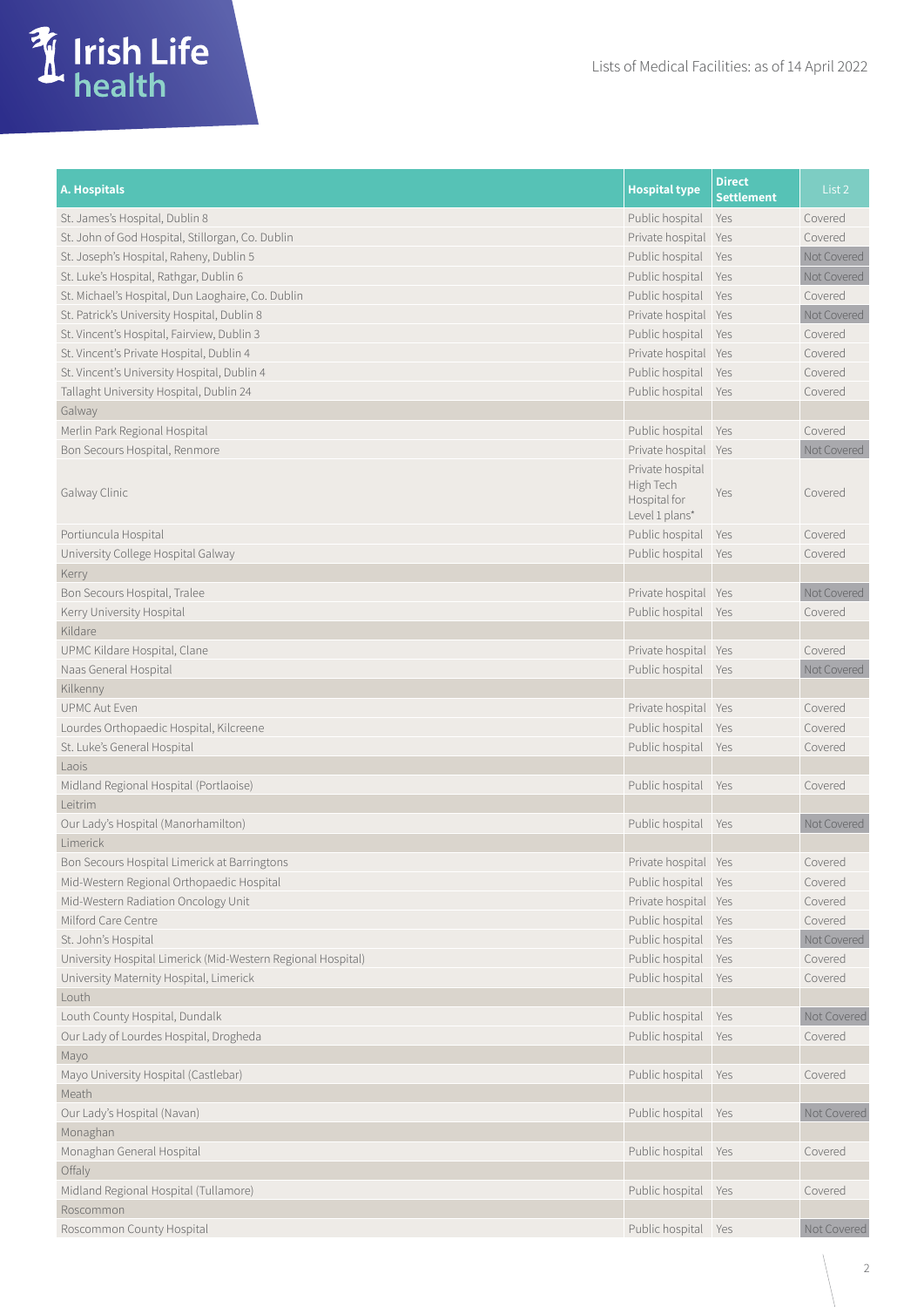

| A. Hospitals                                        | <b>Hospital type</b> | <b>Direct</b><br><b>Settlement</b> | List <sub>2</sub> |
|-----------------------------------------------------|----------------------|------------------------------------|-------------------|
| Sligo                                               |                      |                                    |                   |
| Kingsbridge Private Hospital (Garden Hill)          | Private hospital Yes |                                    | Covered           |
| Sligo University Hospital                           | Public hospital      | Yes                                | Covered           |
| Tipperary                                           |                      |                                    |                   |
| Mid-Western Regional Hospital Nenagh (St. Joseph's) | Public hospital Yes  |                                    | Covered           |
| South Tipperary General Hospital (Clonmel)          | Public hospital Yes  |                                    | Not Covered       |
| Waterford                                           |                      |                                    |                   |
| UPMC Whitfield Clinic, Butlerstown North            | Private hospital Yes |                                    | Covered           |
| UPMC Whitfield Cancer Centre                        | Private hospital Yes |                                    | Not Covered       |
| University Hospital Waterford                       | Public hospital Yes  |                                    | Covered           |
| Westmeath                                           |                      |                                    |                   |
| Midland Regional Hospital (Mullingar)               | Public hospital      | Yes                                | Covered           |
| Charter Medical Private Hospital, Ballinderry       | Private hospital Yes |                                    | Covered           |
| Wexford                                             |                      |                                    |                   |
| Ely Hospital HSE South, Ferrybank                   | Public hospital      | Yes                                | Covered           |
| Wexford General Hospital                            | Public hospital Yes  |                                    | Covered           |
| <b>Northern Ireland</b>                             |                      |                                    |                   |
| Antrim                                              |                      |                                    |                   |
| Royal Victoria Hospital (Belfast)                   | Private hospital No  |                                    | Not Covered       |
| Ulster Independent Clinic (Belfast)                 | Private hospital Yes |                                    | Not Covered       |
| Derry                                               |                      |                                    |                   |
| Altnagelvin Area Hospital                           | Private hospital Yes |                                    | Not Covered       |
| North West Independent Hospital (Ballykelly)        | Private hospital Yes |                                    | Not Covered       |

| <b>B. Treatment centres</b>                                                                                                             | <b>Facility Type</b>  | <b>Direct</b><br><b>Settlement</b> | List 2               |
|-----------------------------------------------------------------------------------------------------------------------------------------|-----------------------|------------------------------------|----------------------|
| Clare                                                                                                                                   |                       |                                    |                      |
| Bushypark Treatment Centre, Ennis                                                                                                       | Addiction centre      | Yes                                | Covered <sup>t</sup> |
| Cork                                                                                                                                    |                       |                                    |                      |
| Cuan Mhuire (Farnanes)                                                                                                                  | Addiction centre      | Yes                                | Covered <sup>t</sup> |
| Tabor Lodge, Belgooly                                                                                                                   | Addiction centre      | Yes                                | Covered <sup>t</sup> |
| <b>Dublin</b>                                                                                                                           |                       |                                    |                      |
| Eccles Clinic, Dublin 7                                                                                                                 | Treatment centre Yes  |                                    | Covered              |
| Medical Optics, Dublin 3<br>(covered up to the level of private hospital benefits listed on the Table of Cover for Level 1 plans*)      | Ophthalmic Clinic Yes |                                    | Covered              |
| M.S. Care Centre, Rathgar, Dublin 6                                                                                                     | Respite care          | Yes                                | Covered              |
| NEDRC (National Eating Disorder Recovery Centre), Ballsbridge, Dublin 4                                                                 | Treatment centre Yes  |                                    | Covered              |
| Oxycare, Santry                                                                                                                         | Treatment centre Yes  |                                    | Covered              |
| Park West Clinic, Nangor Road, Dublin 12                                                                                                | Treatment centre Yes  |                                    | Covered              |
| Progressive Vision, Dublin 18<br>(covered up to the level of private hospital benefits listed on the Table of Cover for Level 1 plans*) | Ophthalmic Clinic Yes |                                    | Covered              |
| Rutland Centre, Knocklyon, Dublin 16                                                                                                    | Addiction centre      | Yes                                | Covered <sup>t</sup> |
| Donegal                                                                                                                                 |                       |                                    |                      |
| White Oaks Treatment Centre                                                                                                             | Addiction centre      | Yes                                | Covered <sup>t</sup> |
| Galway                                                                                                                                  |                       |                                    |                      |
| Cuan Mhuire, Coolarne                                                                                                                   | Addiction centre      | Yes                                | Covered <sup>t</sup> |
| Oxygeneration                                                                                                                           | Treatment centre Yes  |                                    | Covered              |
| Kerry                                                                                                                                   |                       |                                    |                      |
| The Grove, Abbeylands, Ardfert, Co. Kerry                                                                                               | Addiction centre      | Yes                                | Covered <sup>t</sup> |
| Kildare                                                                                                                                 |                       |                                    |                      |
| Cuan Mhuire, Athy                                                                                                                       | Addiction centre      | Yes                                | Covered <sup>t</sup> |
| Kilkenny                                                                                                                                |                       |                                    |                      |
| Aislinn Treatment Centre, Ballyragget                                                                                                   | Addiction centre      | Yes                                | Covered <sup>t</sup> |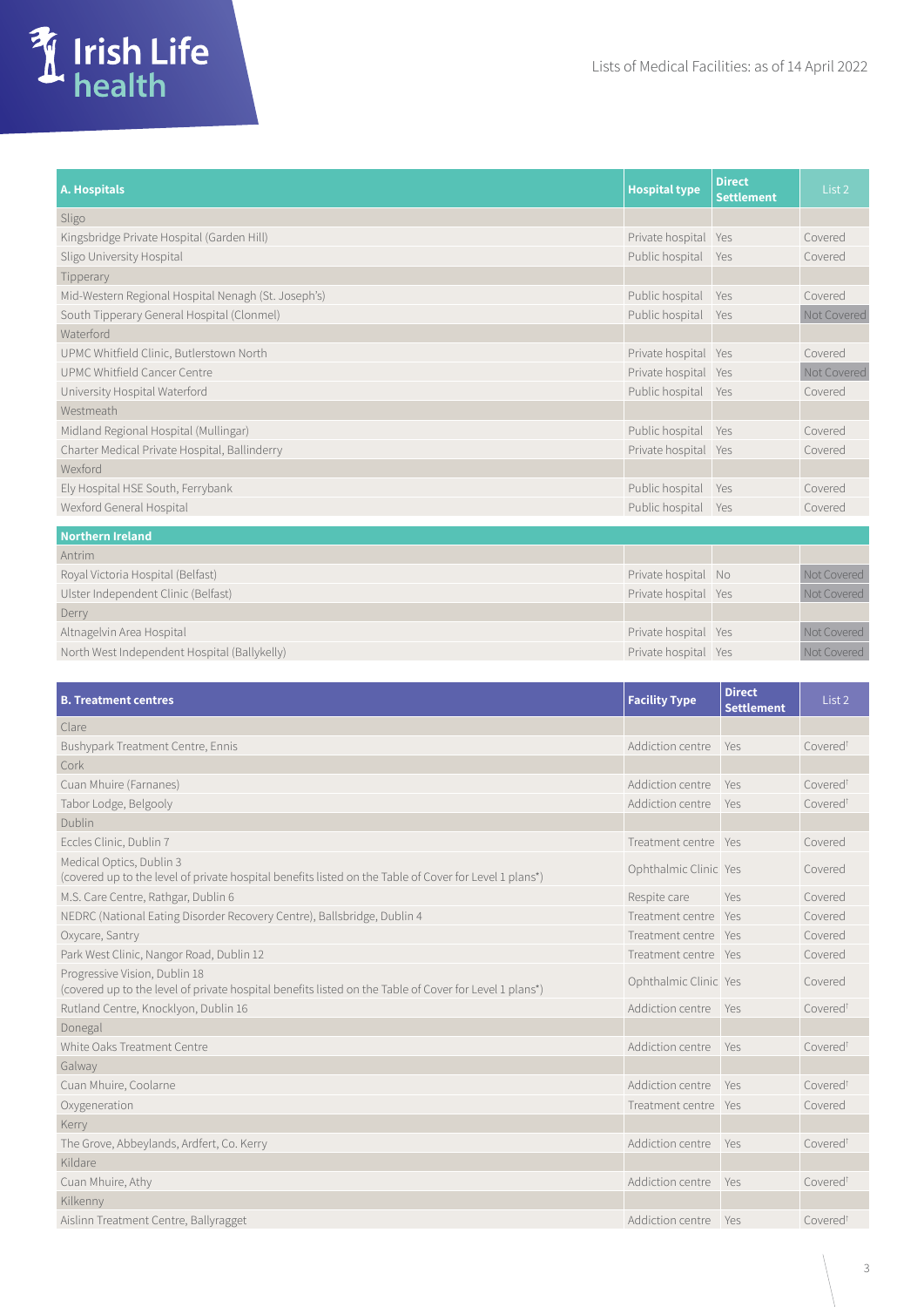



| <b>B. Treatment centres</b>                                        | <b>Facility Type</b>  | <b>Direct</b><br><b>Settlement</b> | List 2               |
|--------------------------------------------------------------------|-----------------------|------------------------------------|----------------------|
| <b>Limerick</b>                                                    |                       |                                    |                      |
| Cuan Mhuire (Bruree)                                               | Addiction centre Yes  |                                    | Covered <sup>t</sup> |
| Citygate MHD Rooms, Citygate House, Raheen Business Park, Limerick | Ophthalmic Clinic Yes |                                    | Covered              |
| Mayo                                                               |                       |                                    |                      |
| Hope House (Foxford)                                               | Addiction centre      | <b>Yes</b>                         | Covered <sup>t</sup> |
| Tipperary                                                          |                       |                                    |                      |
| Aiséirí Centre (Cahir)                                             | Addiction centre Yes  |                                    | Covered <sup>t</sup> |
| Wexford                                                            |                       |                                    |                      |
| Aiséirí Centre (Roxborough)                                        | Addiction centre Yes  |                                    | Covered <sup>t</sup> |
| Wicklow                                                            |                       |                                    |                      |
| Medical Optics, Bray                                               | Ophthalmic Clinic Yes |                                    | Covered              |

| <b>C. Scan Facilities:</b><br><b>Approved MRI Scan Facilities</b> | <b>Facility Type</b>                                             | <b>Direct</b><br><b>Settlement</b> | <b>Approved</b><br>Cardiac<br><b>Scan Facilities</b> | List 2      |
|-------------------------------------------------------------------|------------------------------------------------------------------|------------------------------------|------------------------------------------------------|-------------|
| <b>Belfast</b>                                                    |                                                                  |                                    |                                                      |             |
| Ulster Independent Clinic (Belfast)                               | Private hospital Yes                                             |                                    | No                                                   | Not Covered |
| Cork                                                              |                                                                  |                                    |                                                      |             |
| Bon Secours Hospital                                              | Private hospital Yes                                             |                                    | No                                                   | Not Covered |
| Alliance Medical at Cork University Hospital                      | Public hospital                                                  | Yes                                | Yes                                                  | Covered     |
| Alliance Medical Mater Private Cork                               | Scan centre                                                      | Yes                                | Yes                                                  | Covered     |
| Affidea Cork, The Elysian                                         | Scan centre                                                      | Yes                                | No                                                   | Covered     |
| Alliance Medical at Mercy University Hospital                     | Public hospital                                                  | Yes                                | Yes                                                  | Covered     |
| Southscan MRI at South Infirmary / Victoria University Hospital   | Public hospital                                                  | Yes                                | No                                                   | Covered     |
| Donegal                                                           |                                                                  |                                    |                                                      |             |
| Affidea Letterkenny                                               | Scan centre                                                      | Yes                                | No                                                   | Covered     |
| Dublin                                                            |                                                                  |                                    |                                                      |             |
| Alliance Medical Cherrywood, Dublin 18                            | Scan centre                                                      | Yes                                | <b>No</b>                                            | Covered     |
| Alliance Medical Smithfield, Dublin 7                             | Scan centre                                                      | Yes                                | Yes                                                  | Covered     |
| Affidea Dundrum, Rockfield Medical Campus, Balally,<br>Dublin 16  | Scan centre                                                      | Yes                                | <b>No</b>                                            | Covered     |
| Affidea at The Meath Primary Care Centre, Dublin 8                | Scan centre                                                      | Yes                                | <b>No</b>                                            | Covered     |
| Affidea Northwood, Santry, Dublin 9                               | Scan centre                                                      | Yes                                | No                                                   | Covered     |
| Affidea Tallaght, Dublin 24                                       | Scan centre                                                      | Yes                                | <b>No</b>                                            | Covered     |
| Beacon Hospital, Sandyford, Dublin 18                             | Private hospital Yes                                             |                                    | Yes                                                  | Covered     |
| Blackrock Clinic, Co. Dublin                                      | Private hospital Yes                                             |                                    | Yes                                                  | Not Covered |
| Bon Secours Hospital (Glasnevin), Dublin 9                        | Private hospital Yes                                             |                                    | No                                                   | Covered     |
| Hermitage Clinic, Old Lucan Road, Dublin 20                       | Private hospital<br>High-tech<br>hospital for<br>Level 1 plans * | Yes                                | Yes                                                  | Covered     |
| Mater Private Hospital, Dublin 7                                  | Private hospital Yes                                             |                                    | <b>No</b>                                            | Not Covered |
| Sports Surgery Clinic, Santry, Dublin 9                           | Private hospital                                                 | Yes                                | <b>No</b>                                            | Covered     |
| St. James's Hospital, Dublin 8                                    | Public hospital                                                  | Yes                                | <b>No</b>                                            | Covered**   |
| Galway                                                            |                                                                  |                                    |                                                      |             |
| Bon Secours Hospital, Renmore                                     | Private hospital Yes                                             |                                    | No                                                   | Not Covered |
| Galway Clinic                                                     | Private hospital<br>High-tech<br>hospital for<br>Level 1 plans * | Yes                                | Yes                                                  | Covered     |
| Alliance Medical at Merlin Park                                   | Scan centre                                                      | Yes                                | Yes                                                  | Covered     |
| Alliance Medical Portiuncula                                      | Scan centre                                                      | Yes                                | No                                                   | Covered     |
| Kerry                                                             |                                                                  |                                    |                                                      |             |
| Alliance Medical at Bon Secours Tralee                            | Scan centre                                                      | Yes                                | <b>No</b>                                            | Covered     |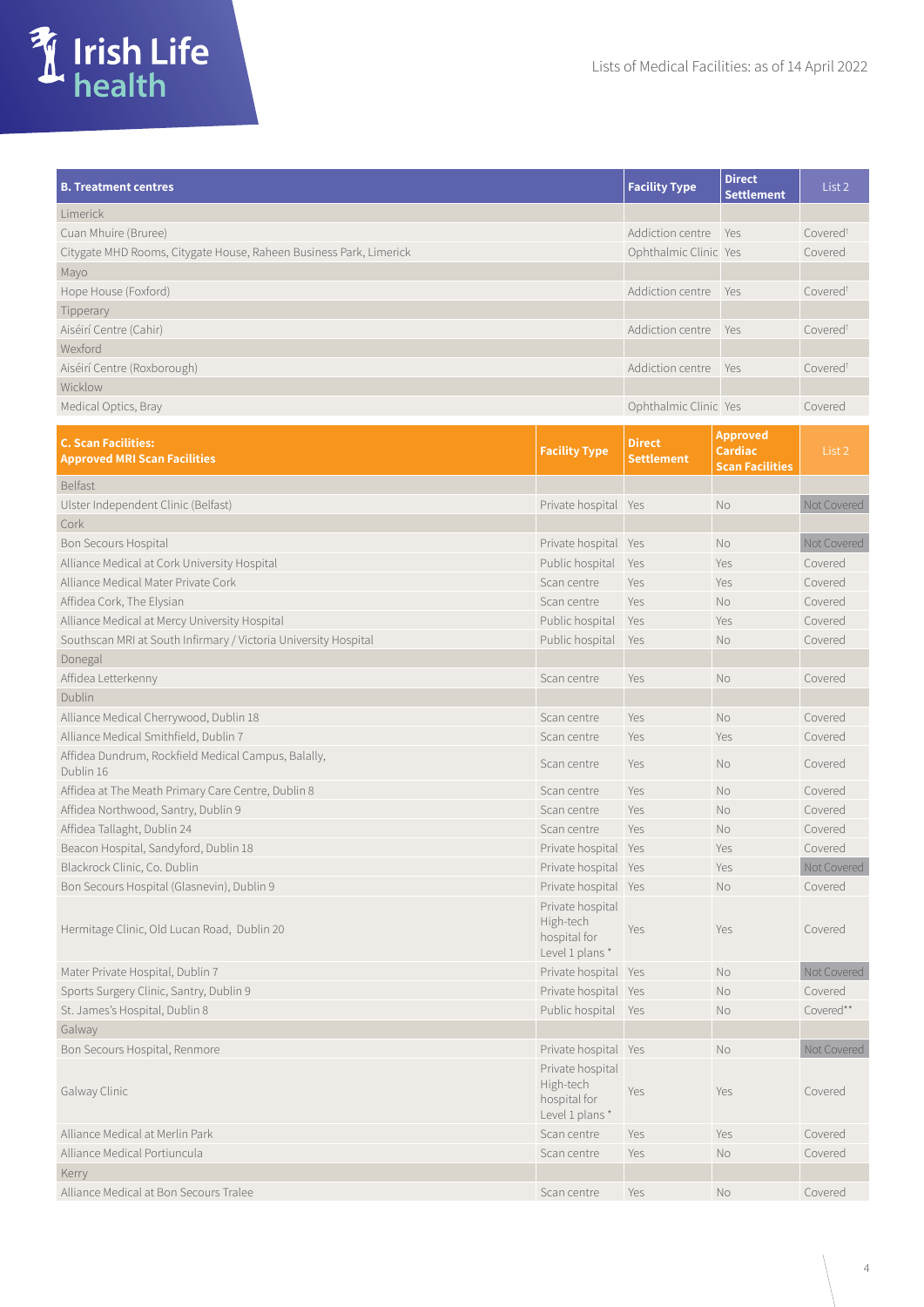

| <b>C. Scan Facilities:</b><br><b>Approved MRI Scan Facilities</b> | <b>Facility Type</b> | <b>Direct</b><br><b>Settlement</b> | <b>Approved</b><br><b>Cardiac</b><br><b>Scan Facilities</b> | List 2  |
|-------------------------------------------------------------------|----------------------|------------------------------------|-------------------------------------------------------------|---------|
| Kildare                                                           |                      |                                    |                                                             |         |
| Alliance Medical at Clane General Hospital                        | Scan centre          | Yes                                | <b>No</b>                                                   | Covered |
| Affidea at Vista Primary Care Centre                              | Scan centre          | Yes                                | <b>No</b>                                                   | Covered |
| Kilkenny                                                          |                      |                                    |                                                             |         |
| <b>UPMC Aut Fven</b>                                              | Private hospital     | Yes                                | <b>No</b>                                                   | Covered |
| Affidea, Dean Street Clinic, Kilkenny                             | Scan centre          | Yes                                | <b>No</b>                                                   | Covered |
| Limerick                                                          |                      |                                    |                                                             |         |
| Alliance Medical at Bon Secours Diagnostic Imaging                | Scan centre          | Yes                                | Yes                                                         | Covered |
| Limerick Clinic, City Gate House, Raheen Business Park            | Scan centre          | Yes                                | <b>No</b>                                                   | Covered |
| Louth                                                             |                      |                                    |                                                             |         |
| Alliance Medical at Our Lady Of Lourdes Hospital, Drogheda        | Scan centre          | Yes                                | Yes                                                         | Covered |
| Offaly                                                            |                      |                                    |                                                             |         |
| Alliance Medical at Tullamore Regional Hospital                   | Scan centre          | Yes                                | <b>No</b>                                                   | Covered |
| Sligo                                                             |                      |                                    |                                                             |         |
| Affidea at Sligo General Hospital                                 | Scan centre          | Yes                                | <b>No</b>                                                   | Covered |
| Tipperary                                                         |                      |                                    |                                                             |         |
| Alliance Medical at South Tipperary General Hospital (Clonmel)    | Scan centre          | Yes                                | <b>No</b>                                                   | Covered |
| Waterford                                                         |                      |                                    |                                                             |         |
| Affidea Dunmore Road, Waterford                                   | Scan centre          | Yes                                | No                                                          | Covered |
| UPMC Whitfield Clinic, Butlerstown North                          | Private hospital Yes |                                    | <b>No</b>                                                   | Covered |
| Westmeath                                                         |                      |                                    |                                                             |         |
| Alliance Medical at Charter Medical Private Hospital, Ballinderry | Scan centre          | Yes                                | <b>No</b>                                                   | Covered |

| <b>C. Scan Facilities:</b><br><b>Approved CT Scan Facilities</b> | <b>Facility Type</b>                                            | <b>Direct</b><br><b>Settlement</b> | <b>Approved</b><br><b>Cardiac</b><br><b>Scan Facilities</b> | List 2      |
|------------------------------------------------------------------|-----------------------------------------------------------------|------------------------------------|-------------------------------------------------------------|-------------|
| Cork                                                             |                                                                 |                                    |                                                             |             |
| Affidea Cork, The Elysian                                        | Scan centre                                                     | Yes                                | <b>No</b>                                                   | Covered     |
| Alliance Medical at Mater Private Cork                           | Scan centre                                                     | Yes                                | Yes                                                         | Covered     |
| <b>Bon Secours Hospital</b><br>(Oncology CT only)                | Private hospital Yes                                            |                                    | N <sub>o</sub>                                              | Not Covered |
| Dublin                                                           |                                                                 |                                    |                                                             |             |
| Beacon Hospital, Sandyford, Dublin 18                            | Private hospital Yes                                            |                                    | Yes                                                         | Covered     |
| Beaumont Consultants Private Clinic, Santry, Dublin 9            | Private hospital Yes                                            |                                    | <b>No</b>                                                   | Covered     |
| Blackrock Clinic, Co. Dublin                                     | Private hospital Yes                                            |                                    | Yes                                                         | Not Covered |
| Bon Secours Hospital, Glasnevin Dublin 9                         | Private hospital Yes                                            |                                    | <b>No</b>                                                   | Covered     |
| Alliance Medical Smithfield, Dublin 7                            | Scan centre                                                     | Yes                                | <b>No</b>                                                   | Covered     |
| Affidea Dundrum, Rockfield Medical Campus, Balally,<br>Dublin 16 | Scan centre                                                     | Yes                                | <b>No</b>                                                   | Covered     |
| Affidea Tallaght, Dublin 24                                      | Scan centre                                                     | Yes                                | <b>No</b>                                                   | Covered     |
| Hermitage Clinic, Old Lucan Road, Dublin 20                      | Private hospital<br>High-tech<br>hospital for<br>Level 1 plans* | Yes                                | Yes                                                         | Covered     |
| Mater Private Hospital, Dublin 7                                 | Private hospital Yes                                            |                                    | <b>No</b>                                                   | Not Covered |
| St. James's Hospital, Dublin 8                                   | Public hospital                                                 | Yes                                | <b>No</b>                                                   | Covered**   |
| St. Vincent's Private Hospital, Dublin 4                         | Private hospital Yes                                            |                                    | <b>No</b>                                                   | Covered     |
| Galway                                                           |                                                                 |                                    |                                                             |             |
| Bon Secours Hospital, Renmore                                    | Private hospital Yes                                            |                                    | No                                                          | Not Covered |
| Galway Clinic                                                    | Private hospital<br>High-tech<br>hospital for<br>Level 1 plans* | Yes                                | Yes                                                         | Covered     |
| Alliance Medical at Merlin Park                                  | Scan centre                                                     | Yes                                | <b>No</b>                                                   | Covered     |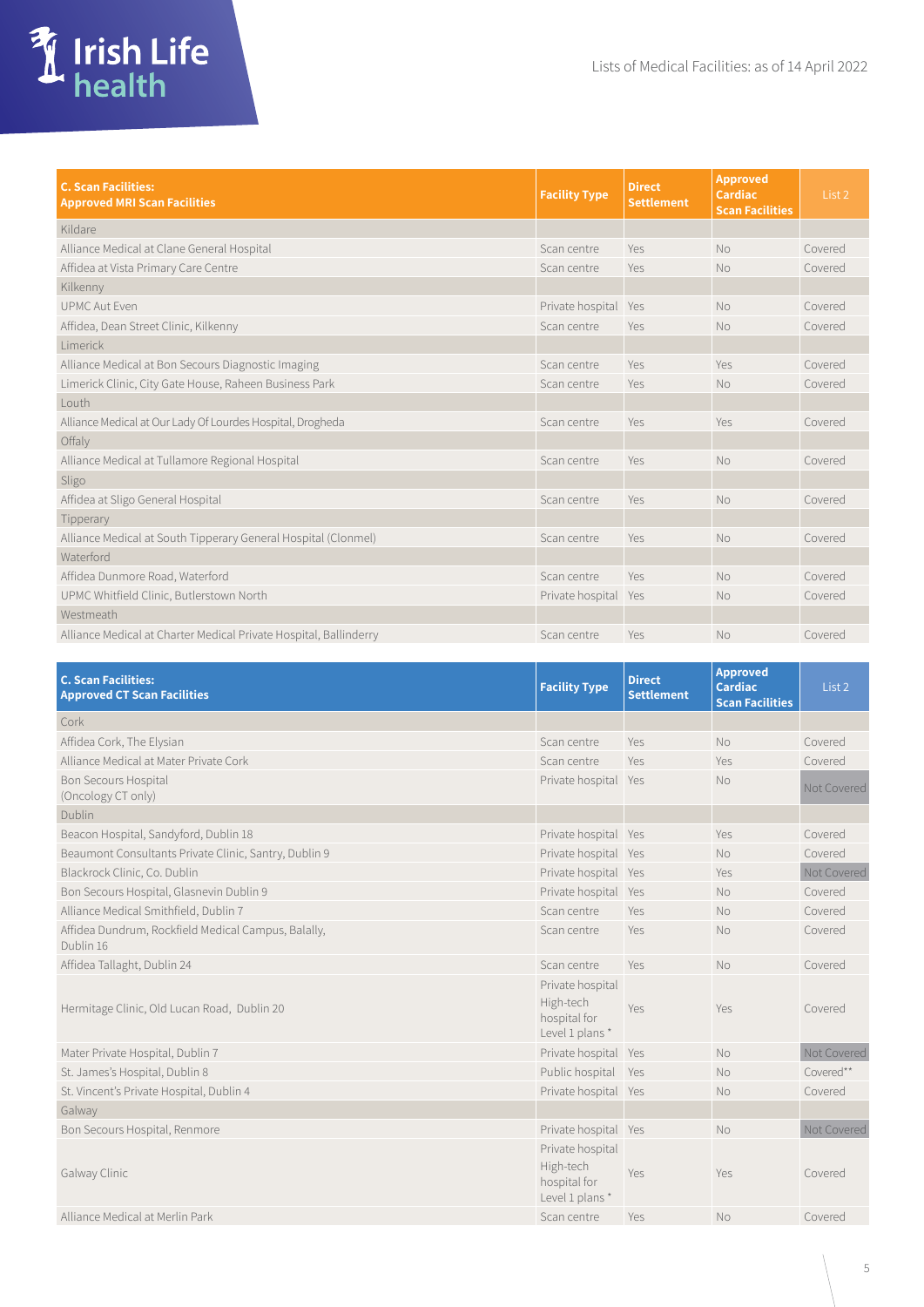

| <b>C. Scan Facilities:</b><br><b>Approved CT Scan Facilities</b> | <b>Facility Type</b> | <b>Direct</b><br><b>Settlement</b> | Approved<br><b>Cardiac</b><br><b>Scan Facilities</b> | List 2  |
|------------------------------------------------------------------|----------------------|------------------------------------|------------------------------------------------------|---------|
| Kerry                                                            |                      |                                    |                                                      |         |
| Bon Secours, Tralee                                              | Private hospital Yes |                                    | N <sub>o</sub>                                       | Covered |
| Kildare                                                          |                      |                                    |                                                      |         |
| Alliance Medical at Clane General Hospital                       | Scan centre          | Yes                                | N <sub>o</sub>                                       | Covered |
| Limerick                                                         |                      |                                    |                                                      |         |
| Alliance Medical at Bon Secours Diagnostic Imaging               | Scan centre          | Yes                                | <b>No</b>                                            | Covered |
| Waterford                                                        |                      |                                    |                                                      |         |
| UPMC Whitfield, Butlerstown                                      | Private hospital Yes |                                    | No                                                   | Covered |

| <b>C. Scan Facilities:</b><br><b>Approved PET-CT Facilities</b> | <b>Facility Type</b>                                              | <b>Direct</b><br><b>Settlement</b> | List 2      |
|-----------------------------------------------------------------|-------------------------------------------------------------------|------------------------------------|-------------|
| Cork                                                            |                                                                   |                                    |             |
| Alliance Medical at Cork University Hospital                    | Public hospital                                                   | Yes                                | Covered     |
| Dublin                                                          |                                                                   |                                    |             |
| Beacon Hospital, Sandyford, Dublin 18                           | Private hospital                                                  | Yes                                | Covered     |
| Blackrock Clinic, Co. Dublin                                    | Private hospital                                                  | Yes                                | Not Covered |
| Hermitage Clinic, Old Lucan Road, Dublin 20                     | Private hospital,<br>High-tech hospital Yes<br>for Level 1 plans* |                                    | Covered     |
| Mater Private Hospital, Dublin 7                                | Private hospital                                                  | Yes                                | Not Covered |
| St. James's Hospital, Dublin 8                                  | Public hospital                                                   | Yes                                | Covered     |
| St. Vincent's Private Hospital, Dublin 4                        | Private hospital                                                  | Yes                                | Covered     |
| Galway                                                          |                                                                   |                                    |             |
| Galway Clinic                                                   | Private hospital,<br>High-tech hospital Yes<br>for Level 1 plans* |                                    | Covered     |
| Waterford                                                       |                                                                   |                                    |             |
| UPMC Whitfield, Butlerstown                                     | Private hospital                                                  | Yes                                | Covered     |

| D. Minor Injury Clinic: Approved Direct<br><b>Settlement Minor Injury Clinics</b> | <b>Facility Type</b>    | <b>Direct</b><br>Settlement | List 2  |
|-----------------------------------------------------------------------------------|-------------------------|-----------------------------|---------|
| Cork                                                                              |                         |                             |         |
| Affidea Expresscare Clinic, The Elysian, Cork                                     | Minor Injury Clinic Yes |                             | Covered |
| <b>Dublin</b>                                                                     |                         |                             |         |
| Affidea Expresscare Clinic, Northwood, Dublin 9                                   | Minor Injury Clinic Yes |                             | Covered |
| Affidea Expresscare Clinic, Tallaght, Dublin 24                                   | Minor Injury Clinic Yes |                             | Covered |

| D. Minor Injury Clinic: Approved Pay & Claim<br>(including HSE) Minor Injury Clinics | <b>Facility Type</b>            | Direct<br><b>Settlement</b> | List 2  |
|--------------------------------------------------------------------------------------|---------------------------------|-----------------------------|---------|
| Clare                                                                                |                                 |                             |         |
| Ennis Injury Unit, Ennis Hospital                                                    | Minor Injury Clinic No<br>(HSE) |                             | Covered |
| Cork                                                                                 |                                 |                             |         |
| The Mercy Injury Unit, Gurranbraher                                                  | Minor Injury Clinic No<br>(HSE) |                             | Covered |
| Mallow Injury Unit, Mallow General Hospital                                          | Minor Injury Clinic No<br>(HSE) |                             | Covered |
| Bantry Injury Unit, Bantry General Hospital                                          | Minor Injury Clinic No<br>(HSE) |                             | Covered |
| Dublin                                                                               |                                 |                             |         |